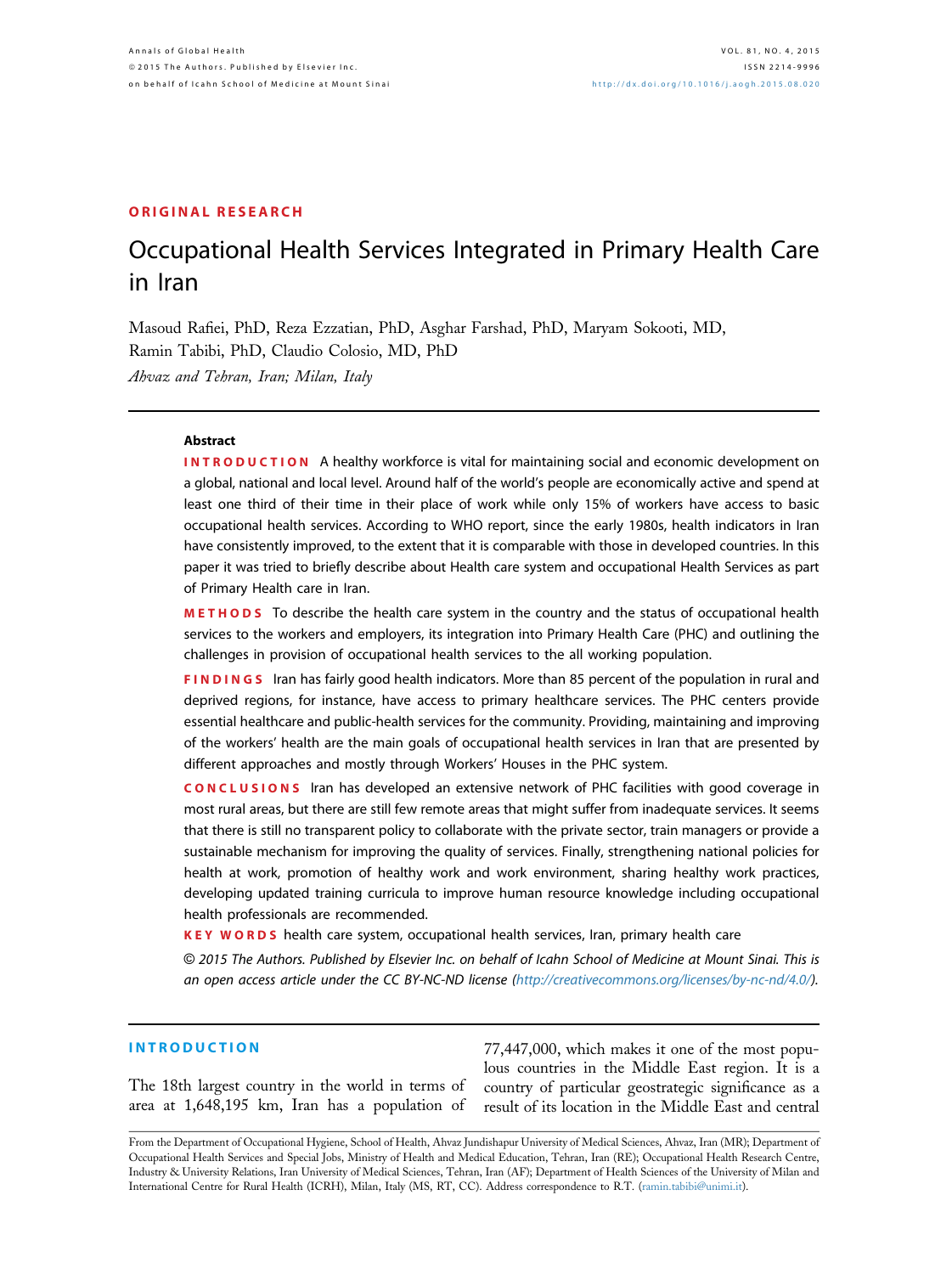Eurasia. Iran has borders on the north with Armenia, Azerbaijan, and Turkmenistan. Because Iran is a littoral state of the Caspian Sea, which is an inland sea and condominium, Russia and Kazakhstan are also accounted as Iran's direct neighbors to the north. On the east Iran is bordered by Afghanistan and Pakistan, on the west by Iraq, on the northwest by Turkey, and finally on the south by the Persian Gulf and the Gulf of Oman. Tehran is the capital, the country's largest city, and the political, cultural, commercial, and industrial center of the nation. Iran is a regional power and has an important role in international energy security and the world economy as a result of its large reserves of petroleum and natural gas. $1,2$ 

Health Care System in Iran. Health care in Iran primarily is divided in 3 main sections: the publicgovernmental system, the private sector, and nongovernmental organizations. The health care and medical sector's market value in the country was almost US\$24 billion in 2002 and then raised to US\$31 billion by 2007; total health care spending was expected to rise to \$50 billion by 2013, which reflects the increasing demand on medical services. Total health spending was 6.7% of gross domestic product in Iran in 2013 and more than 90% of the population has access to primary health care. According to the World Health Organization (WHO), in 2000 Iran ranked 58th in health care and 93rd in health system performance worldwide. In 2013, Bloomberg ranked Iran the 45th most efficient health care system, ahead of United States and Brazil. The report also states that life expectancy in Iran is 73 years with \$346 per capita spending on health care. Data show the health status of Iranians has improved over the last 2 decades, and Iran was able to extend its public health preventive services through the establishment of an extensive primary health care (PHC) network. As a result, child and maternal mortality rates have fallen significantly and life expectancy at birth has risen remarkably.<sup>[3](#page-5-0)</sup>

Health Network. Iran has a well-structured health care system; basic health care is available to the entire population and guaranteed by the Iranian Constitution. According by a WHO report, since the early 1980s, health indicators in Iran have consistently improved, to the extent that it is comparable with those in developed countries.<sup>[6](#page-6-0)</sup> Life expectancy is estimated at 75.9 for women and 72.1 for men, an increase of more than 20 years since  $1975'$  $1975'$  $1975'$ , and infant mortality in rural areas has quartered over the same period.<sup>[8](#page-6-0)</sup> In fact, the Iranian

health care system is highly centralized; most decisions are directly made by the Ministry of Health, Treatment and Medical Education (MOHME), which is in charge of provision of health care services through its network, medical insurance, medical education, supervision and regulation of the health care system in the country, policymaking, production and distribution of pharmaceuticals, and research and development. Therefore, the MOHME is the main policymaking body, and it has a directorate responsible for preventive programs; its performance has been very good in recent years.

At the provincial level, the universities of medical sciences and health services are responsible for providing health services occupational and environmental health. Beside the universities of medical sciences, part of the services are provided by insurance companies and social welfare organizations' provincial and district units. The peripheral units (health houses/rural health centers) offer health services free of charge. An elaborate system of health network has been established that has ensured provision of PHC to the vast majority of the public. There are also many nongovernmental organizations active in health issues in Iran, primarily in special fields such as pediatric cancer, breast cancer, diabetes, and thalassemia.<sup>[6,9](#page-6-0)</sup>

Primary Health Care. PHC was established in Iran in 1978 and is known as part of the national infrastructure for providing health care services. In this system, the health house, the most peripheral rural health facility, covers approximately 1500 people who live in the main and satellite villages. The number of villages covered by a health house depends on population, cultural, climatic, geographical conditions, and especially routes of communication. Each health house is staffed by a female and a male behvarz (community health worker).

Rural health centers (RHCs) are public health facilities run by a general physician and a number of health technicians. RHCs monitor and guide the activities of the health houses, provide outpatient care, and refer cases, if needed, to the district hospitals. It is estimated that 19,000 health houses and 3000 RHCs are responsible for delivering PHC services to the rural inhabitants throughout the country.

Basic PHC includes 4 levels of services: urban health centers; urban health posts (HPs); rural health centers, which have a physician and other health workers (eg, nurses, midwives, dental technicians, environmental health workers) supervising a number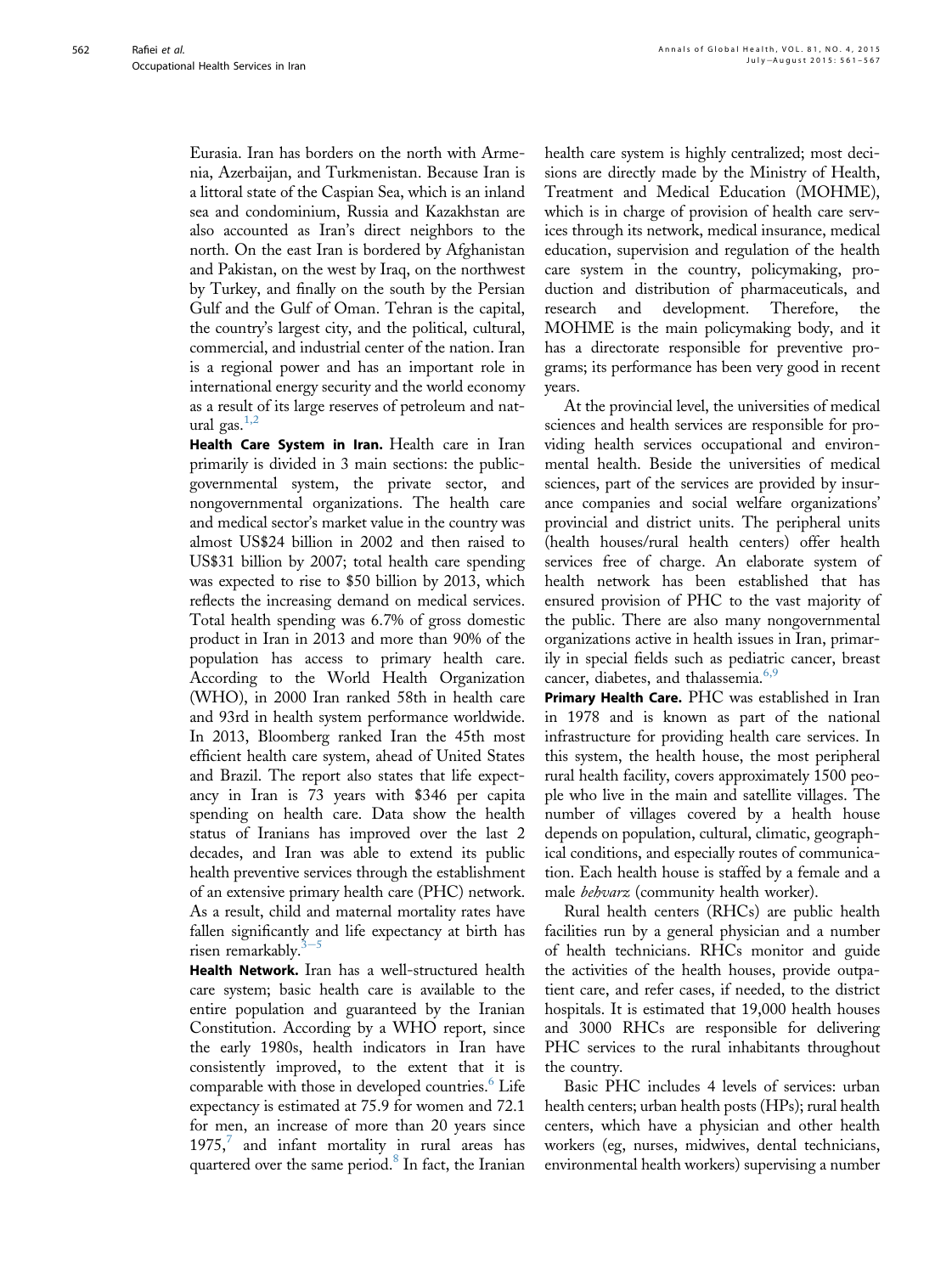of health houses with a population base of 9000; and finally, rural health houses, which cover populations of 1500 and are staffed by behvarzes.

Urban health centers (UHCs) are established in cities and cover 1 or more HPs, depending on population density. UHCs are similar to rural ones and have HPs under their supervision, staffed by midwives and public health technicians. The main difference between urban and rural health centers lies in the fact that patients may directly attend the former (without referral from an HP). HPs/UHCs are responsible for training volunteer female health workers (WHVs) who each cover 50 families in the neighborhood and are responsible for health education, data collection, encouraging families' utilization of health services, contributing in research activities, and conducting social and development activities. At present it is estimated that approximately 1000 HPs, 3000 UHCs, and 120,000 WHVs deliver PHC services to urban inhabitants.

The UHCs' main duties are data collection, assisted by WHVs (who have influence on the speed and accuracy of data); classification of data and reporting to the higher stage District Health Center; monitoring, follow-up, and implementation of the health programs in responsible area; participation in orientation of the medical students with Demographic and Health Surveys (DHS); performing the required laboratory tests (if the private sector is unable to deliver such services); assisting in antenatal care; visiting patients and, if necessary, referring them to the hospital; undertaking primary

oral health care services (especially for school-aged children); and performing epidemiological surveys. HPs, with facilities similar to the health houses, are established in cities; all the health services provided by health houses in villages are the responsibilities of HPs in urban areas, with some modifications.

Duties of RHCs can be summarized as collection, control, and classification of data and reporting to upper level management; monitoring, following up, and implementing health interventions and programs; conducting outpatient visits; participating in educational activities; dispatching mobile teams to outlying villages; and cooperating in research activities (Fig. 1).

Occupational Health History in Iran. At present, the Environmental and Occupational Health Center is responsible for supervising occupational health programs and activities at national level. With approval of the new labor law passed in November 1979 and to invoke Article 85 of this Act, MOHME was responsible for overseeing on health issues of workers and workplace and Ministry of Labor and Social Affairs was responsible for inspection of safety and protection of workers.

Occupational Health Services as a Part of PHC. Currently a number of countries are reforming their health systems based on the values and principles of primary health care to improve service delivery and cost efficiency and also to ensure equity. Therefore, the main objectives focus on the following principles: universal coverage, people-centered

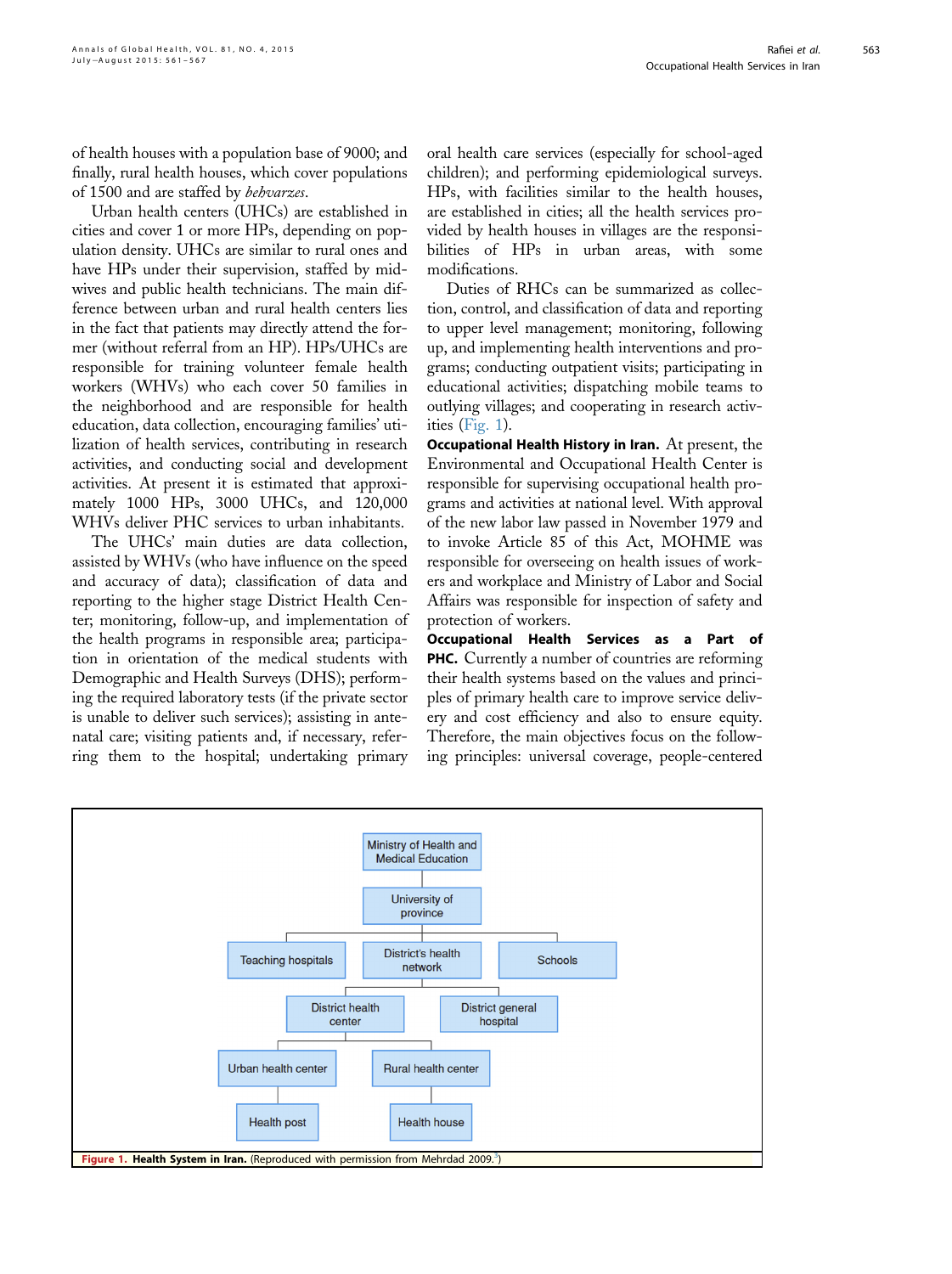care, participatory leadership, and health in all policies. The Hague conference emphasized a strategy of reaching more workers by integrating basic occupational health care within primary health care.<sup>[10](#page-6-0)</sup> On this basis, the main elements are summarized as (i) training primary health care professionals to recognize early work-related ill health and to advise about improving working conditions and health at work; (ii) linking primary health care centers and occupational health care services under local primary care; (iii) financial arrangements for human and technological capacity; (iv) the setting of a research agenda and promotion of good practices; (v) developing national plans for the health of workers, involving professionals of primary health care and occupational health care and key stakeholders in society.

In general, the term occupational health service refers to a department or other administrative unit in charge of occupational health and usually safety as well. In Iran, occupational health problems are among the main public health concerns; thus, integration of occupational health services into existing public health services at all levels is particularly important in the country. Providing, maintaining, and improving workers' health are the main goals of occupational health services in Iran, which are presented via different approaches and mostly through workers' health houses (WHH).

In this system,WHH (behdashtyar) are responsible for the workplaces with 50-500 workers, behgar for workplaces with 20-50 workers, and the labor health center for 500 and more workers. In workplaces with more than 25 employees, Technical Protecting and Work Hygiene Committees are responsible for providing occupational health and safety services.

Workers of health houses, as part of Iranian PHC, follow important goals that can be summarized as increasing first aid services and protective measures, reinforcing of governmental intersectoral cooperation (among Social Insurance Organization,

Ministry of Labour, and Ministry of Health, Treatment and Medical Education in order to provide training, guidance, physical space and medicine supply for WHH and other facility supplement), increasing employers' belief in WHH benefits in a cost-benefit evaluation, improving knowledge of workers about the health and safety, preparing sufficient budgets for broadcasting programs in order to health promotional goals, and reducing accident rates and work-related diseases.

The objectives of an occupational health unit can be summarized as (i) to provide leadership, support, and technical services to employers and employees in all areas relating to health and safety at the workplace; (ii) to develop the standards, procedures, reporting systems, and policies necessary to promote occupational health and safety practices and to monitor compliance with them; (iii) to evaluate, treat, and limit temporary or permanent disability resulting from injury or illness occurring in the workplace; (iv) to detect health hazards and assist the responsible managers for the working units and employees to find proper solution for the hazards before an injury or illness occurs; (v) to assist employees in controlling personal health problems and living in healthy conditions to enhance their quality of life, productivity, and well-being. $11$ 

Data regarding Iran's occupational health organizations during the years 2009-2013 are compared in Table 1. [Table 2](#page-4-0) lists some indicators relating to occupational health programs in the country.<sup>[12](#page-6-0)</sup>

In addition to these general indicators, every special program and agricultural health program has its own specific indicators. According to MOHME  $data<sup>12</sup>$  $data<sup>12</sup>$  $data<sup>12</sup>$  a few of these indicators are as follows:

- <sup>d</sup> Percentage of farmers who got training in occupational health (54%).
- <sup>d</sup> Percentage of improved agricultural workshops  $(9.6\%)$ .

| Table 1. Occupational Health Formation at the Workplace in Iran |      |      |      |      |      |  |
|-----------------------------------------------------------------|------|------|------|------|------|--|
| Name                                                            | Year |      |      |      |      |  |
|                                                                 | 2009 | 2010 | 2011 | 2012 | 2013 |  |
| <b>Behgar station</b>                                           | 1806 | 1812 | 1732 | 1648 | 1772 |  |
| Worker health house                                             | 1472 | 1598 | 1774 | 1990 | 2168 |  |
| <b>Health center</b>                                            | 328  | 364  | 431  | 371  | 387  |  |
| Protection committee                                            | 5324 | 6734 | 7610 | 7828 | 8184 |  |
| Occupational health consultant                                  | 510  | 524  | 832  | 4997 | 5250 |  |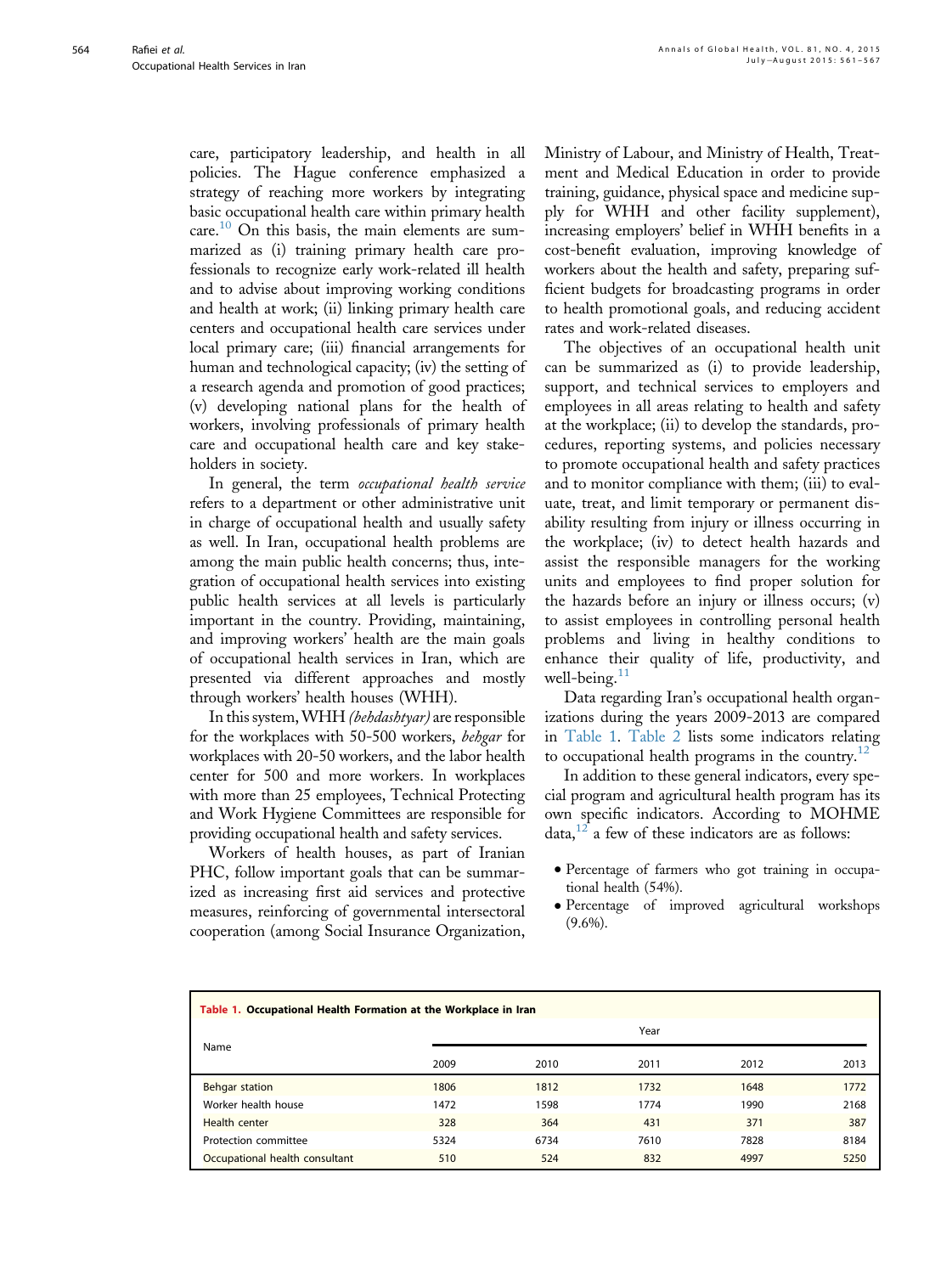<span id="page-4-0"></span>

| Table 2. Some Indicators for Occupational Health Programs in Iran          |            |  |  |  |
|----------------------------------------------------------------------------|------------|--|--|--|
| Indicator                                                                  | Percentage |  |  |  |
| Workplaces with health license                                             | 77%        |  |  |  |
| Workplaces that are covered with occupational health services              | 57%        |  |  |  |
| Employees identified in the workplaces with occupational health services   |            |  |  |  |
| Employees covered with medical exams due to health surveillance activities |            |  |  |  |

- <sup>d</sup> Percentage of farmers who make use of personal protective equipment (34%).
- <sup>d</sup> Percentage of medical examined farmers (57%).
- <sup>d</sup> Percentage of agricultural health committees to be held (provincial and district, 35% and 37%, respectively).

Occupational Diseases at a Glance. It is estimated that developing countries account for about 84% of global population, 90% of global disease burden, and 20% of global gross domestic product, but only 12% of global health spending. The ongoing health transition in many developing countries, which includes demographic changes such as lower fertility and longer life expectancy, as well as epidemiological changes, such as shifting burden of illness toward noncommunicable diseases and injuries, will have profound effects on the quantity and type of health services needed. These trends will increase cost pressures on health care systems in most developing countries.<sup>[13](#page-6-0)</sup>

In Iran as in some other developing countries, communicable diseases are no longer major causes of mortality, accounting for less than 5% of deaths as a result of health transition, thereby changing patterns of morbidity and mortality. Ischemic heart disease and traffic-related accidents are responsible for one third of deaths in the Islamic Republic of Iran. The MOHME reports that heart conditions account for 38% of deaths and reduce life spans by 23.4%. On the other hand, about 18% of deaths result from injuries, which claim 50,000 lives each year. In 2008, the prevalence of cancer was estimated at 100 cases per 100,000 population, responsible for 11.86% of healthy life years lost. According to a review of risk factors for noncommunicable disease in 2005, lack of physical activity (69%) is the leading major contributor to cardiovascular diseases, followed by cholesterol levels of more than 200 mg (44%) and being overweight (28%). Smoking habits are mostly seen in men rather than women and are more prevalent in the 35-54 years age group. In terms of risk factors, obesity, arterial hypertension, inadequate physical activity, hypercholesterolemia, and addiction are the 5 risk

factors causing the highest proportion of risk factor burden  $(68%)$ .<sup>[14](#page-6-0)</sup>

According to the Global Burden of Diseases, Injuries, and Risk Factors study in 2010, "which is a collaborative project of nearly 500 researchers in 50 countries led by the Institute for Health Metrics and Evaluation (IHME) at the University of Washington, the largest systematic scientific effort in history to quantify levels and trends of health loss due to diseases, injuries, and risk factors," occupational diseases in Iran were among the top 10 leading risk factors attributable to burden of disease expressed as a percentage of disability adjusted life years. The main risk factors were dietary risks, high blood pressure, high body mass index, physical inactivity, smoking, high fasting plasma glucose, ambient nighttime pollution, high total cholesterol, occupational risks, and drug use.<sup>[15](#page-6-0)</sup>

Mehrdad et al carried out a survey related to epi-demiology of occupational accidents in Iran.<sup>[16](#page-6-0)</sup> They reported that in 2008 the occupational accidents rate was 253 per 100,000 workers, and 98.2% of injured workers were men. The highest percentage belonged to the 25-34 years age group. According to this study, most accidents occurred in the basic metals, electrical and nonelectrical machines, and construction industries. Falling from a height and crush injury were the most prevalent accidents. The authors proposed using appropriate protective equipment and establishing safety worker trainings as essential prevention strategies.

Another study by Vigeh and Mazaheri indicated that the most reported diseases according to the surveillance system are musculoskeletal disorders, respi-ratory disorders, and noise-induced hearing loss.<sup>[17](#page-6-0)</sup> Occupational injuries remain an important problem, but under-reporting is an issue. They reported that in 2006, 20,000 workers had occupational injuries, with particularly high rates in Tehran and Isfahan.

#### **DISCUSSION**

Iran has fairly good health indicators. More than 85% of the population in rural and deprived regions,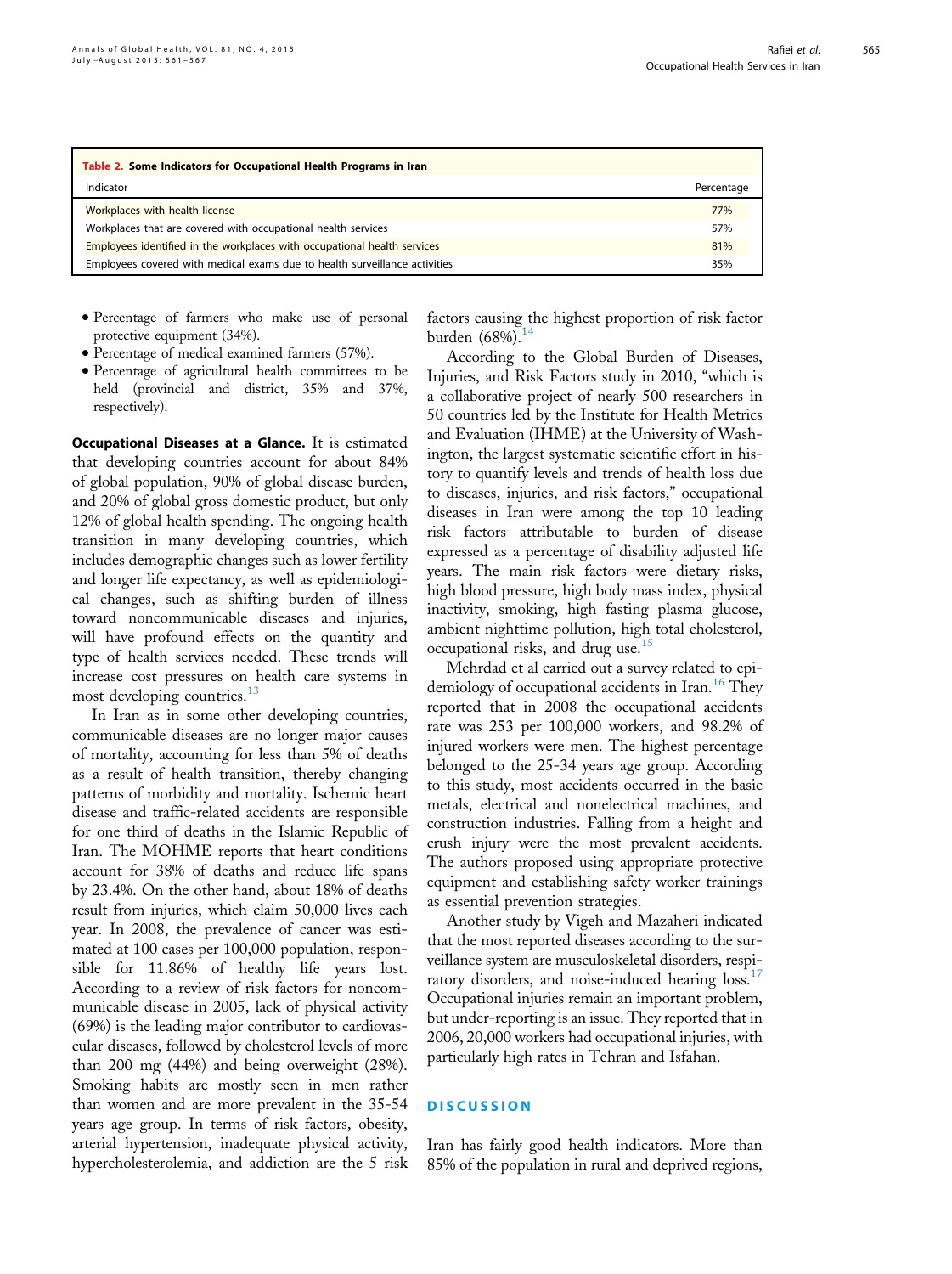<span id="page-5-0"></span>for instance, has access to primary health care services. In the past 3 decades, the Islamic Republic of Iran has adopted a policy aimed at more strongly addressing the needs of its population, and substantial progress has been achieved both in the social and economic sectors. Since the revolution in 1979, a PHC network has been established throughout the country. In rural areas, each village or group of villages contains a health house, staffed by trained community health workers. These health houses, which constitute the basic building blocks for Iran's health network, are the health system's first point of contact with the communities in rural areas. According to a WHO report about basic occupational health services in Iran, "collaboration between occupational health services and primary health care is important for serving workers in less organized sectors such as agriculture, small-scale enterprises, the self-employed and the informal sector, as well as migrants. It is important to recognize that the primary health care sector is already heavily loaded providing the key primary health care services; thus, sufficient resources, including secondary level support, need to be provided. The Iranian model uses primary health care units at different levels."

Service providers are community health workers in rural units and female volunteers and nonspecial-ist general practitioners in urban units.<sup>[18](#page-6-0)</sup>

According to MOHME, the number of industrial units have increased rapidly in recent years, but the number of occupational health experts and inspectors has not increased respectively, and this is a challenge for occupational health care (eg, it seems that there are some limitations for providing occupational health services to miners and agricultural workers through PHC network). In Iran there are about 2 million work units with 16 million employees, including service workers (45%), agricultural workers (30%), and industrial workers (25%). Unemployment is estimated to be 11% and is particularly high among women and young workers. Overall, occupational health services is a complex system with overlapping responsibilities among the coresponders, and its

improvement needs well-organized collaboration among medical universities, industries, and govern-mental agencies and reliable basic data.<sup>[19](#page-6-0)</sup>

# CONCLUSIONS

One of the main goals of integrating occupational health services in PHC in Iran, as mentioned also at the Hague conference,  $10,20$  is access to basic health services and prevention of occupational and work-related diseases and injuries for all workers at all workplace. In addition, further research in modern industries, occupational health management, and development of guidelines are becoming more important in the country. However, incomplete basic data regarding occupational health and insufficient control of workplaces will affect the research.

To improve planning, there is a need to provide and distribute data and information to decision makers at the national level. Another important issue is a simple training curriculum that must be provided to train health workers at workplaces. Development of occupational health standards, establishment of a registry system, and development of human resources and occupational health should be considered vital elements of the national health strategy. Strengthening of national policies for health at work; promotion of healthy work and work environments involving employer, worker, and government collaboration; and sharing of healthy work practices to develop updated training curricula to improve human resource knowledge, including occupational health physicians and occupational hygienists, are recommended. Establishing WHO collaborating centers to support and facilitate regional member states' development of employers' policies on occupational health and safety seems a priority.

Finally it is believed that the main core of sustainable development is human resources, which should be healthy and productive. We hope to achieve these goals by increasing workers' access to occupational health services throughout the country.

## REFERENCES

- 1. Iran (Islamic Republic of). Geneva: World Health Organization; 2013. Available at: [http://www.who.int/](http://www.who.int/countries/irn/en) [countries/irn/en.](http://www.who.int/countries/irn/en) Accessed July 1, 2015.
- 2. UNFPA Iran country profile. New York: United Nations Population Fund. Available at: [http://](http://iran.unfpa.org/Country%20Profile.asp) [iran.unfpa.org/Country%](http://iran.unfpa.org/Country%20Profile.asp)

[20Pro](http://iran.unfpa.org/Country%20Profile.asp)file.asp; 2015. Accessed June 20, 2015.

<sup>3.</sup> [Mehrdad R. Health system in Iran.](http://refhub.elsevier.com/S2214-9996(15)01236-9/sref3) [JMAJ 2009;52:69](http://refhub.elsevier.com/S2214-9996(15)01236-9/sref3)-[73.](http://refhub.elsevier.com/S2214-9996(15)01236-9/sref3)